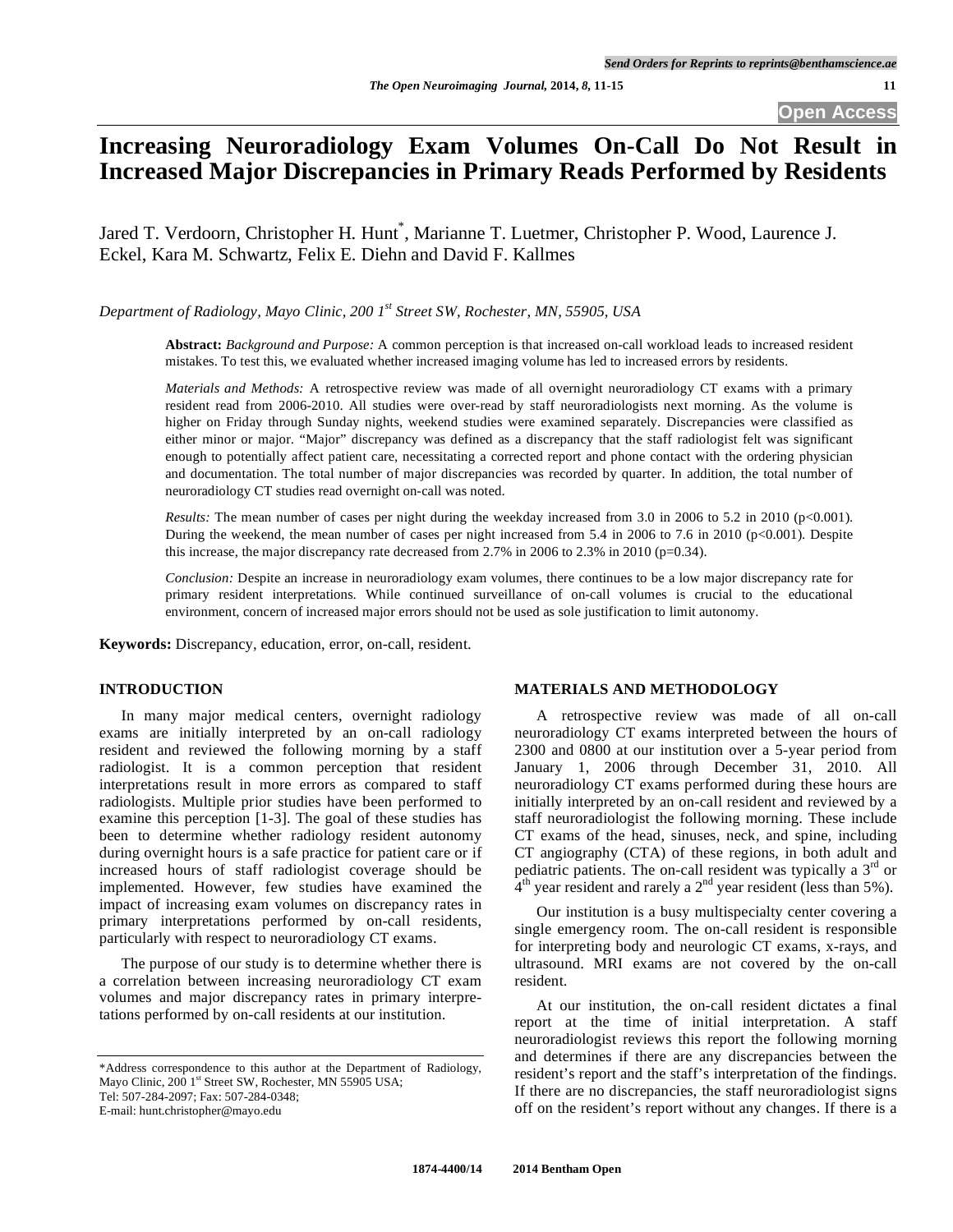

A clear trend toward both increasing mean (bottom red line) and maximum (blue top line) number of cases per night interpreted is seen.

**Fig. (1).** Weeknight Neuroradiology CT Volumes.

discrepancy, the staff neuroradiologist determines whether to categorize it as "minor" or "major". A minor discrepancy is an error that the staff neuroradiologist deems not significant enough to directly impact patient care. In the event of a minor discrepancy, the staff neuroradiologist changes the resident's report and an automatic email is generated to inform the ordering clinician of the modification to the report. A major discrepancy is an error that the staff neuroradiologist deems significant enough to directly impact patient care. In the event of a major discrepancy, the staff neuroradiologist not only changes the resident's report, but also speaks directly to the ordering clinician or service and documents this communication in the modified report. The on-call resident receives feedback in the form of an automatically generated email if a major or minor discrepancy occurs in addition to direct feedback at the discretion of the supervising staff.

 The number of major discrepancies and the total number of neuroradiology CT exams interpreted by on-call residents during the hours defined above were recorded by quarter for each year in the study time period. The major discrepancy rate was defined as the ratio of major discrepancies to the total number of neuroradiology CT examinations interpreted. Due to generally higher on-call volumes on weekend nights, the major discrepancy rate was calculated separately for exams performed on weeknights (Monday through Thursday) and those performed on weekend nights (Friday through Sunday).

## **Statistical Analysis**

 Statistical analysis was performed using a software package (JMP version 8.0, SAS Institute, Cary, NC, USA). Two-sided Student *t* tests were used where appropriate to compare volume trends. The major and minor discrepancy rates were analyzed using the Wilcoxon Signed Rank test. A *p*-value less than 0.05 was considered statistically significant.

 Institutional review board approval for this practice quality improvement project was waived.

## **RESULTS**

 Over the time frame of our study, an increased workload was noted during both the weekday and weekend volumes for neuroradiology exams.

## **Weekday Volumes**

 The average number of on-call neuroradiology CT exams performed on weeknights increased from 3.0 studies per night in 2006 to 5.2 studies per night in 2010. A relatively steady trend of gradual increase was clearly seen in the average number of studies interpreted per night. A similar trend was also observed in the maximum number of exams interpreted on a weeknight with an increase from an average of 8.2 studies per night in 2006 to 11.0 studies per night in 2010 (Fig. **1**). Both of these increases were statistically significant with *p*<0.001.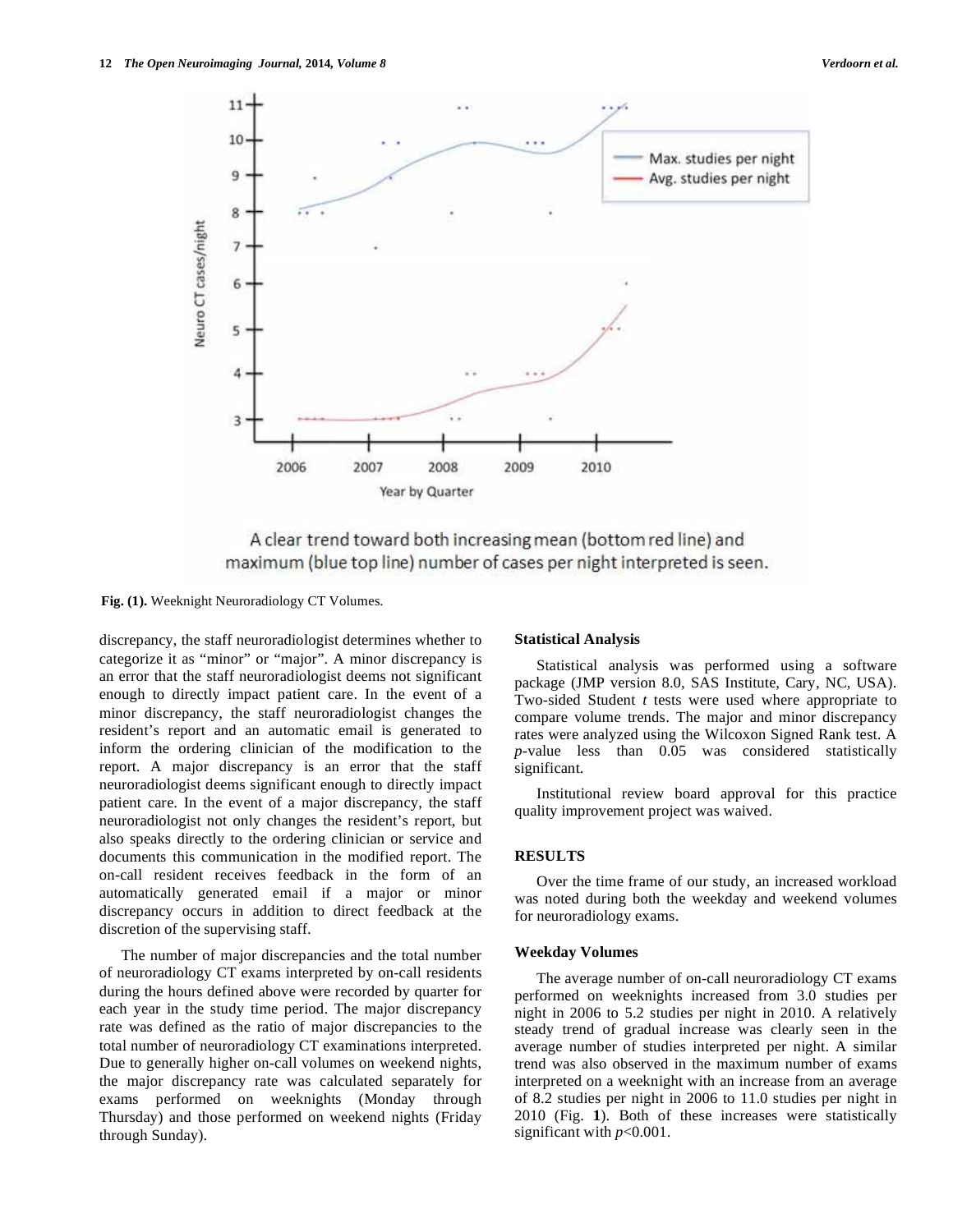



**Fig. (2).** Weekend Neuroradiology CT Volumes.

## **Weekend Volumes**

 A similar increase in volume was observed on weekend nights. The average number of on-call neuroradiology CT exams performed on weekend nights increased from 5.4 studies per night in 2006 to 7.6 studies per night in 2010. The maximum number of exams performed on a weekend night increased from an average of 10.4 studies per night in 2006 to 15.0 studies per night in 2010 (Fig. **2**). Both of these increases were statistically significant with *p*<0.001.

#### **Major Discrepancy Rate**

 The major discrepancy rate in primary interpretations performed by on-call residents decreased from 2.7% in 2006 to 2.3% in 2010 (Fig. **3**). However, this decrease was not statistically significant (p=0.34). No significant difference was noted between the major discrepancy rate for weekend and weeknight (weekend: 2.6%+/-0.3; weeknight: 2.5%+/- 0.40; *p*=0.93 by Wilcoxon Signed Rank test).

## **DISCUSSION**

 Our study demonstrates that despite an increase in on-call neuroradiology CT exam volumes, the major discrepancy rate in primary interpretations performed by on-call residents at our institution has remained stable and low. These findings are important because there is a perception that resident autonomy, particularly in a busy, high volume radiology practice, leads to increased significant errors. Our study shows that increased volume by itself does not necessarily correlate with an increased major discrepancy rate.

 Multiple previous studies have analyzed errors in primary interpretations of neuroradiology CT exams performed by on-call residents. Most of these studies have specifically analyzed head CT. These studies have shown similar low major discrepancy rates to our study [4,5]. One study noted a decreasing major discrepancy rate with increasing resident seniority [6]. Prior studies have also shown that major discrepancy rates among subspecialty neuroradiologist interpretations are similar to those seen in studies of on-call radiology residents [7,8]. However, to our knowledge, there has not been a previous study that has analyzed the impact of increasing on-call neuroradiology CT exam volumes on the major discrepancy rate. Our study adds to the current literature by establishing that increased exam volumes do not necessarily correlate with an increased major discrepancy rate.

 Resident autonomy is an integral part of radiology education. In our residency training program, much of the autonomous resident experience is acquired during on-call periods. These shifts are typically higher volume than daytime shifts and allow residents to learn how to efficiently manage a busy, multimodality workload. As radiology practices continue to become busier, it has been suggested that continued expansion of off-hours staff radiologist coverage should be implemented to decrease error rates [9].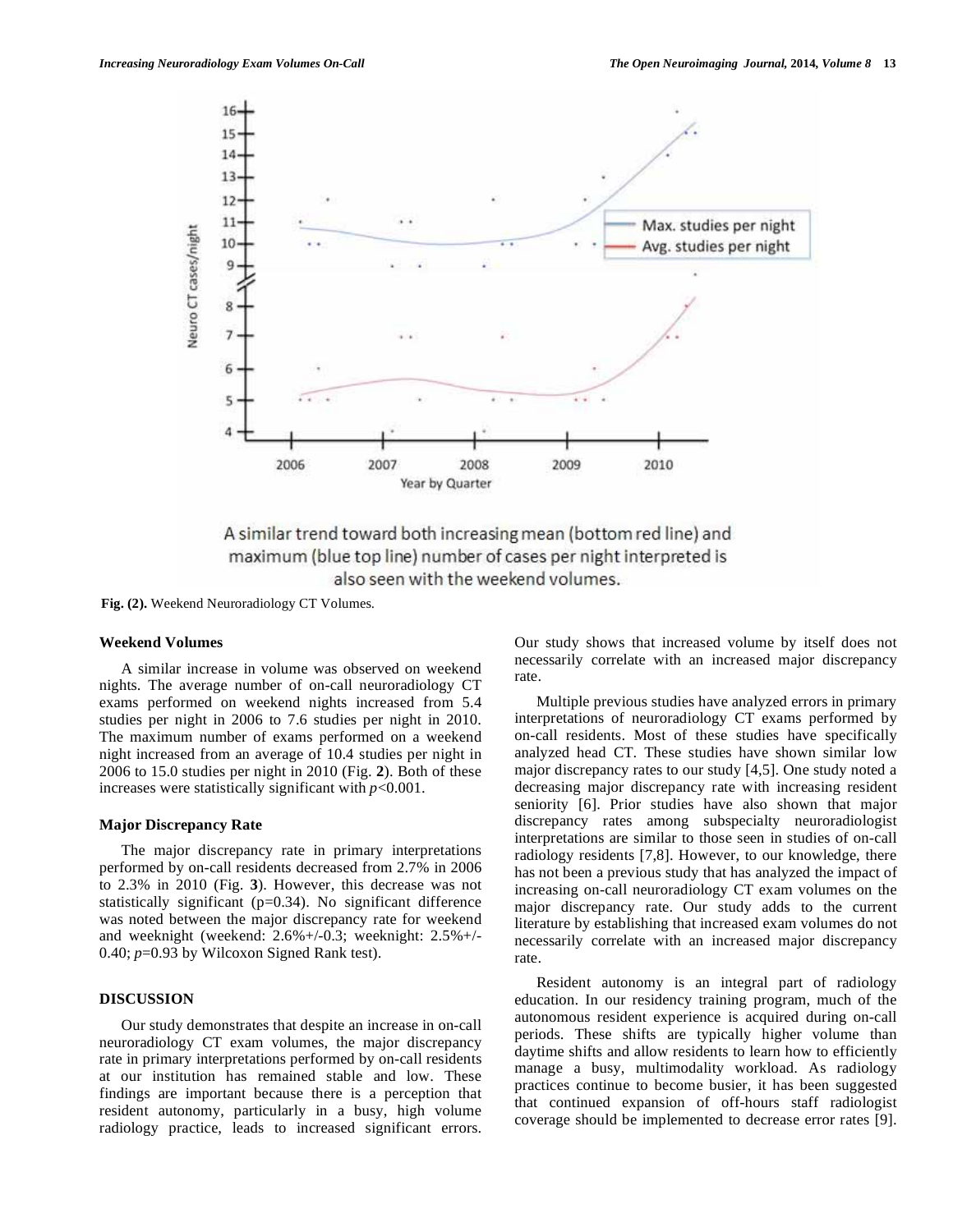

The overall major discrepancy rate showed a trend towards decline over the course of our study that was not statistically significant ( $p=0.34$ ). No difference was seen between the weekend and weeknight major discrepancy rate (not shown).

**Fig. (3).** Major discrepancy rate.

While there may be legitimate arguments for increased staff coverage, our study suggests that increasing exam volumes and the fear of increased major discrepancies should not be a substantial basis for that argument. In addition, eliminating the independence of residents during after-hours periods would significantly detract from their educational experience.

 Our study does have several limitations. This study only evaluated neuroradiology CT exams. The on-call residents were also interpreting exams from other modalities and subspecialties during their shifts, and the impact of this on the overall exam volume during a particular shift was not taken into account. Also, data was analyzed and averaged on a quarterly basis over the study period. This was useful for demonstrating general trends but was not detailed enough to evaluate whether major discrepancies occurred during particularly high volume shifts or high volume periods within a shift. A study of on-call resident interpretations of cross-sectional imaging across multiple modalities and subspecialties suggested that increased cases per shift did lead to a higher, although still low, major discrepancy rate [10]. Another limitation of our study, and all studies that examine major discrepancy rate, is the inherent subjective

nature of a major discrepancy. Because this is not an objective measure, there may be significant variation in staff neuroradiologist opinions on whether a particular error is categorized as a major or minor discrepancy. No data was available with multiple staff neuroradiologists reviewing each error to demonstrate whether there was consensus about which errors represented major discrepancies. Perhaps a better metric to evaluate errors would be adverse patient outcomes, and this was not addressed by our study. Previous studies, however, have shown a low incidence of adverse patient outcomes in the setting of major discrepancies [11, 12]. It is also possible that the results observed in our study were due to overall improvement in on-call resident performance, although no changes were made to the training program or the on-call resident duties during the study.

 While our study demonstrates important results, it also presents opportunities for further investigation as outlined by the aforementioned limitations. Each major discrepancy could be analyzed in greater detail to determine whether it occurred during a particularly busy shift or particularly busy time during a shift (multiple traumas, etc.) and if there was an adverse effect on patient outcome. The subjective nature of a major discrepancy could also be analyzed. Blinded